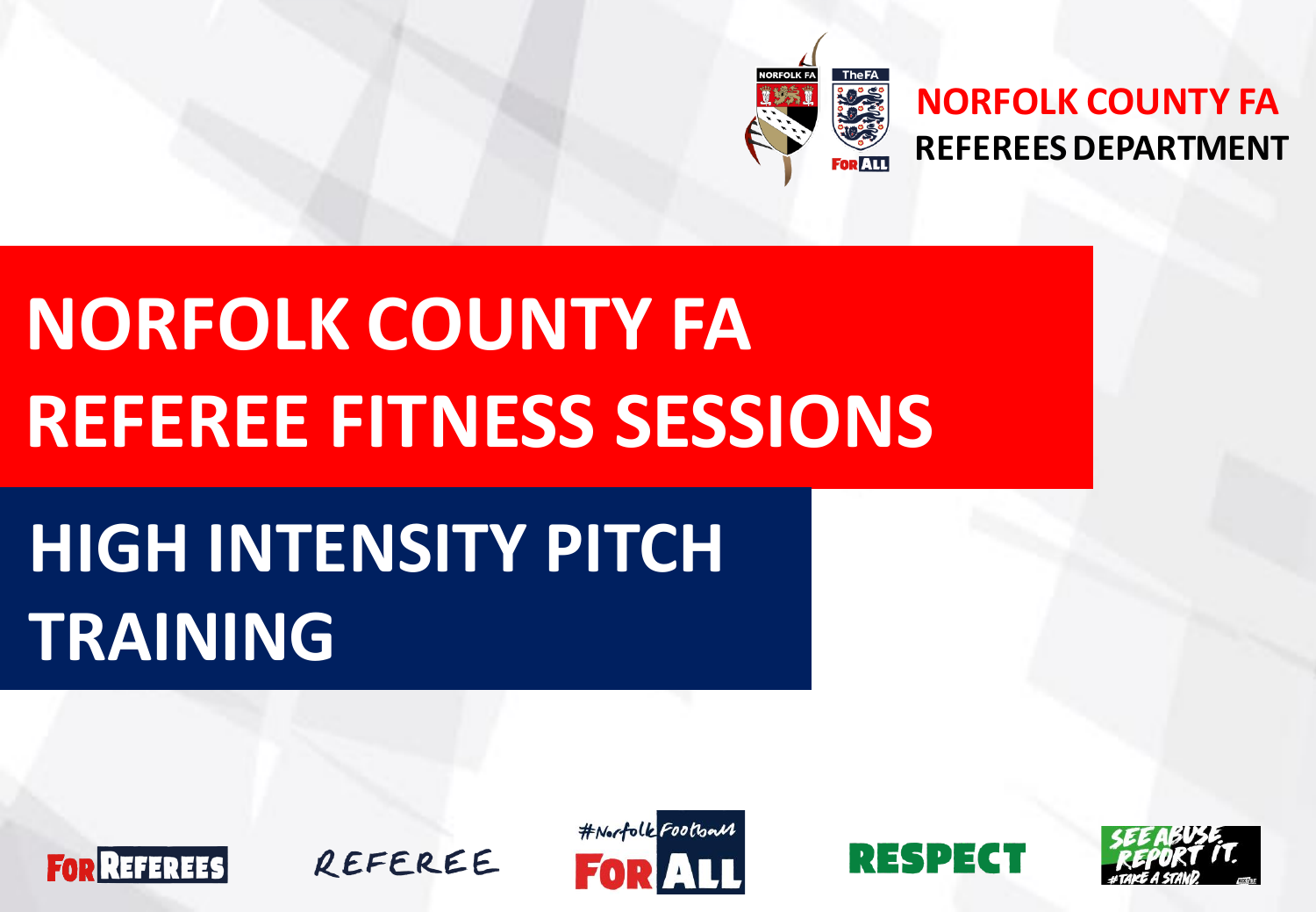### **HIGH INTENSITY PITCH**



**REFEREES DEPARTMENT** 

**Session 1**

- $Red = HI$  Run
- •
- Black = Side Step
- 1 set = figure of 8 pattern x 8 times.
- Complete 3 sets of 8 Reps with 2 mins rest between sets.

#### **Session Details Session Diagram**









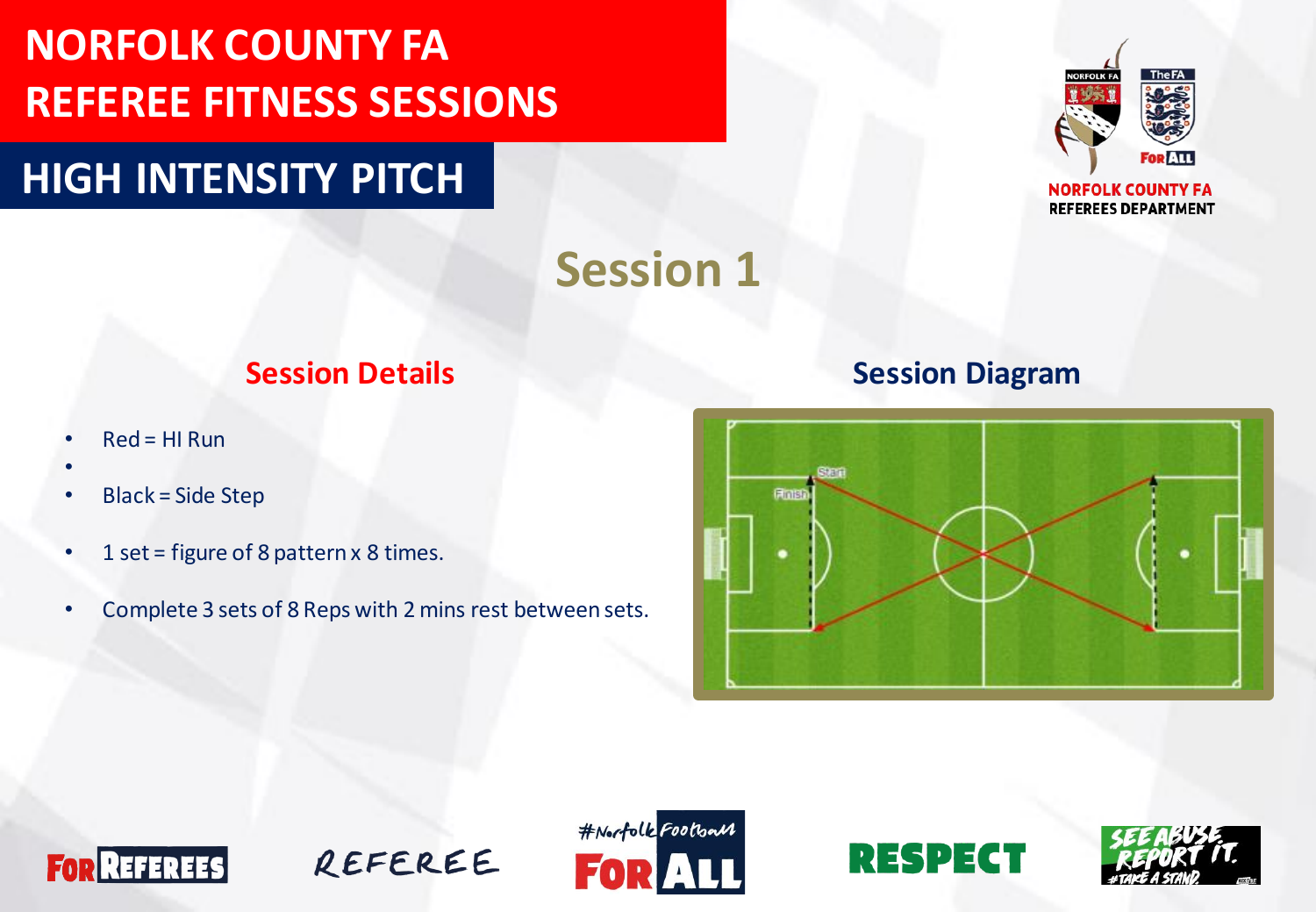### **HIGH INTENSITY PITCH**



**NORFOLK COUNTY FA REFEREES DEPARTMENT** 

# **Session 2**

#### **Session Details Session Diagram**

- Black Line = Side Step
- Red Line = HI Run
- HI Run Goal Line to half way(50 yards)
- Side Step half way to Goal Line(50 yards)
- HI Run Corner Flag to Corner Flag(120 yards)
- Turn and HI Run Corner Flag to Halfway(50 yards)
- Side Step Halfway to Goal Line(50 yards)
- HI Run Corner Flag to Corner Flag(120 yards) = 1 Rep
- Complete 3 Sets x 4 reps
- 30 secs rest between reps
- 60 secs rest between sets

# **ROOF BOXED SOVED**







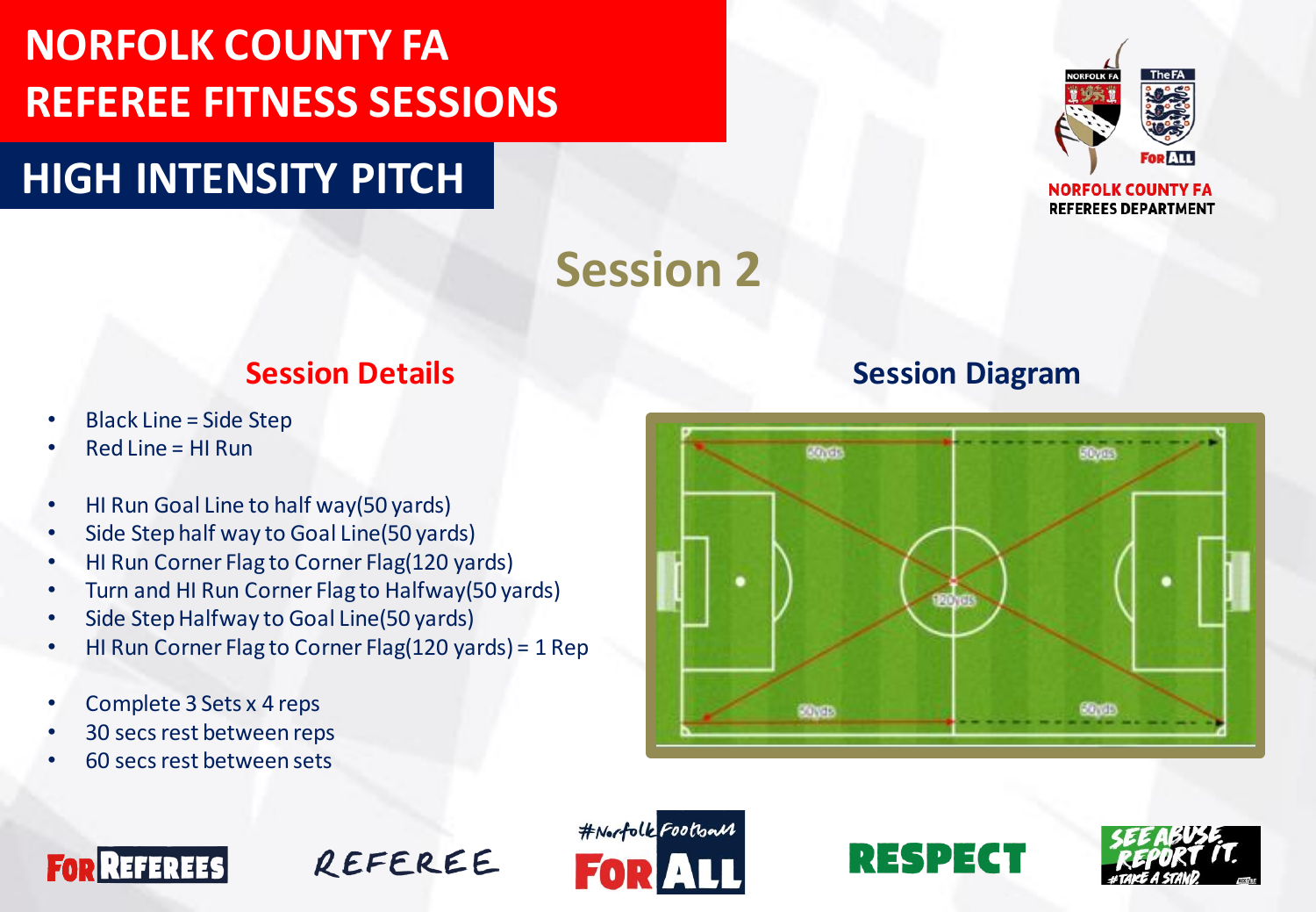### **HIGH INTENSITY PITCH**



**REFEREES DEPARTMENT** 

**Session 3**

- Using each half of the pitch as a 50m segment, perform your intervals as follows:
- Perform a 200m run up and down the pitch, each within 40s
- Walk half the pitch (50m) within 40s between repetitions
- Perform 12 continuous repetitions

#### **Session Details Session Diagram**









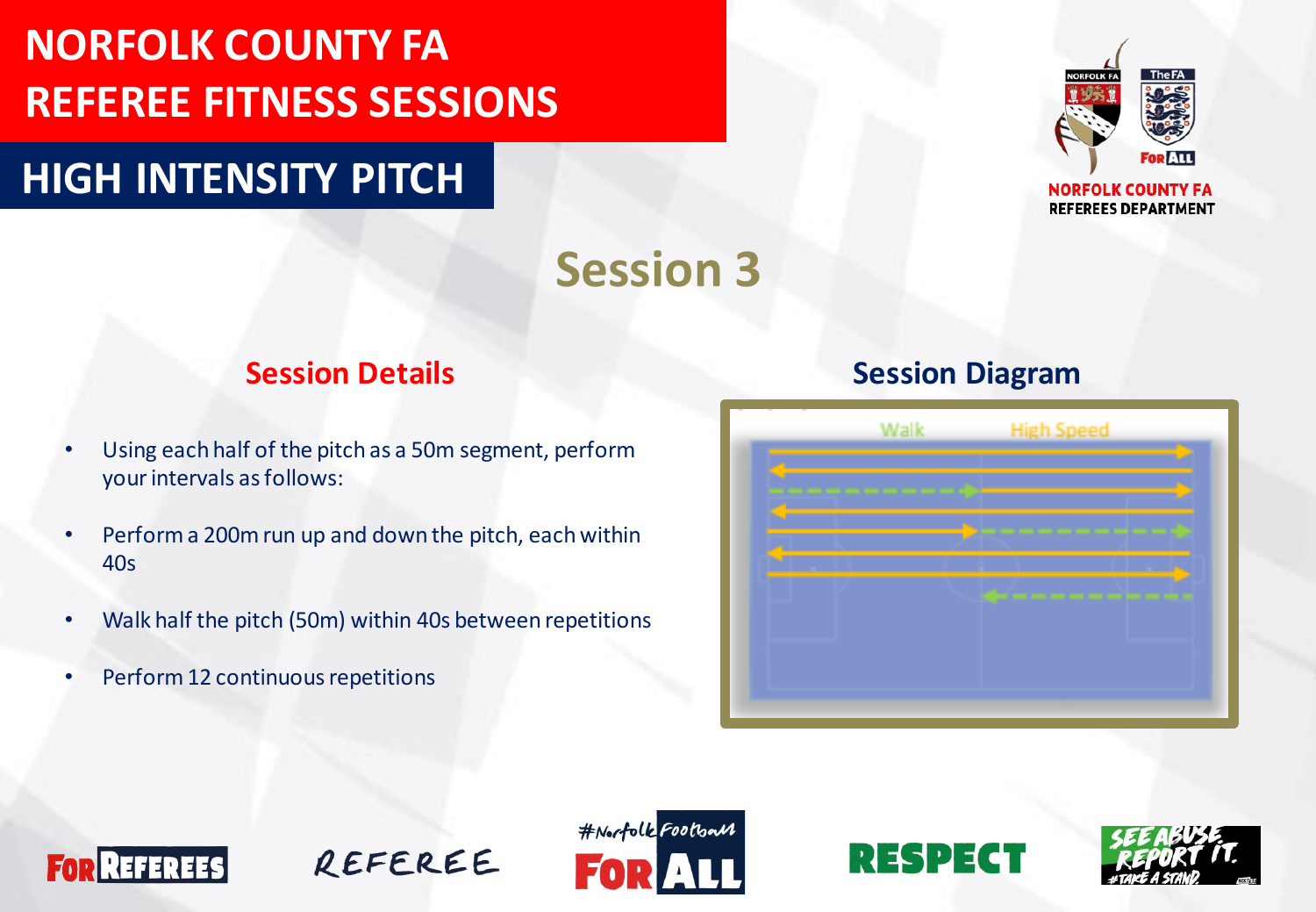### **HIGH INTENSITY PITCH**



**REFEREES DEPARTMENT** 

**Session 4**

- Place cones as shown in the diagram
- Set 1= 4 laps of running one part / jogging one part (run/jog)
- Set  $2=4$  laps of running two parts / jogging one part (run/run/jog)
- Set 3= 4 laps of running three parts / jogging one part (run/run/run/jog)

#### **Session Details Session Diagram**